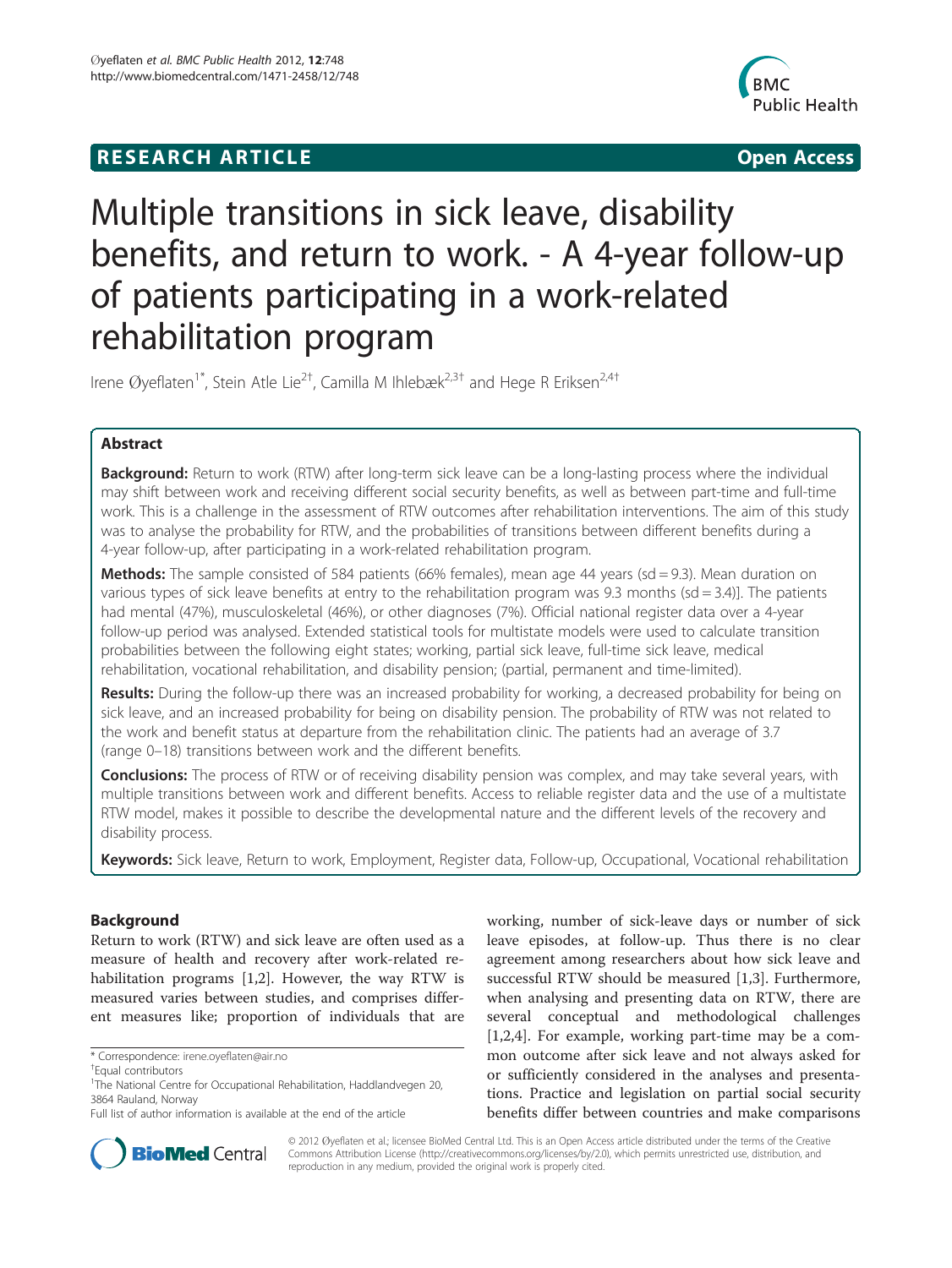difficult, and may necessitate improved or more harmonized sick leave data, at least in the Nordic countries [\[5](#page-7-0)]. RTW is a complex, and sometimes long-lasting process, where the individuals may be in multiple and recurrent states; i.e. receiving different social security benefits or working, and over time they may shift between these states [\[2](#page-7-0)]. Therefore analyses of multiple longitudinal and repeated events are required for better understanding of the RTW-process [\[3,6](#page-7-0)].

The costs and burdens of long-term sick leave are substantial both for the individual, the employer and society [[3,7\]](#page-7-0). Medical diagnoses related to mild or moderate mental health problems and musculoskeletal conditions, are the most common diagnoses for long term sick leave and disability pension in Norway [\[8](#page-7-0)-[11\]](#page-7-0), and in other European countries [[12](#page-7-0)]. These diagnoses are often characterized more by symptoms and distress, than by consistent demonstrable tissue abnormalities [[13,14](#page-7-0)], and are often based on the patients' own reports of pain and complaints [\[15,16](#page-7-0)], and may be classified as subjective health complaints [\[13,15,16\]](#page-7-0). For some it may be experienced as an increased burden when there are no objective findings to explain their symptoms [[17\]](#page-7-0). Research on work-related rehabilitation emphasize the importance to be seen, heard and taken seriously by the professionals, for individuals on long-term sick leave [\[18](#page-7-0)]. The increase in long-term sick leave and disability pension is not due to ill health alone, but could be related to changes in working life and health expectations [\[8\]](#page-7-0). Length of the sick leave and the possible burden of being out of work should also be emphasized in the outcome measures, made visible in form of transitions and shifts [\[1,12,19](#page-7-0)]. Further when the purpose of a study is to analyse the effects of different treatments or rehabilitation efforts, partial recoveries should also be considered, along with full-time return to work [\[1,19\]](#page-7-0). There is still limited knowledge of the long-term occupational status for patients after participation in work-related rehabilitation [[3,20\]](#page-7-0). This may in part, be due to the different challenges described above. Outcome measures in follow-up studies on RTW tend to distinguish only between those working full-time and those not working at all, at a particular point in time [[19](#page-7-0)].

In a follow-up study of low back pain patients, Lie and colleagues [[1\]](#page-7-0) applied statistical tools for multi-state models, synthesizing the transition intensities between three different states the patient could be in, after an intervention; recovery (return to work), sick leave benefits, or disability pension. In this article we have extended the model to include eight different categories for sick leave benefits or return to work. Data on different partial or full-time benefits were obtained from national registers of The Norwegian Labour and Welfare Administration. In this study we included patients on long-term sick leave benefits that were diagnosed primarily with mental and musculoskeletal diagnoses. The objective of the study was to describe the complexity of the RTW course in a 4-year follow-up period after an inpatient, interdisciplinary work-related rehabilitation program, analysed with tools for multi-state models [[2,21,22\]](#page-7-0).

# **Methods**

### **Participants**

584 patients (383 women (66%) and 201 men (34%), mean age 44 years,  $(SD = 9.3)$ ; age range 22 – 66 years) that had participated in a 4-week inpatient workrelated rehabilitation program in 2001, were included in the study. All the participants were on different sick leave benefits (mean duration 9.3 months  $(SD = 3.4)$ ) range: 0 to 61 months) before their arrival at the rehabilitation clinic, and had a mental (47%), or a musculoskeletal (46%) diagnosis. 7% had other diagnoses. 25% had received benefits for more than 12 months. During the last year before arrival to the rehabilitation clinic, the majority had only one sick leave episode (79%), and the maximum number of sick leave episodes was three. Most of the participants were on fulltime sick leave (71%), but 17% were on partial sick leave before inclusion.

The patients ended their stay at the rehabilitation clinic between January 14, and December 23, 2001. The continuous register data was obtained for all participants from departure until December 30, 2004. During the 4-year follow-up period 6 participants died, 2 received early retirement pension, and 2 participants had passed the age of 67 years and received ordinary retirement pension, at which time these observations were censored.

All of the participants had given informed consent to participate in a follow-up study. All principles in the Helsinki declaration were followed. The Medical Ethics Committee, Region South, in Norway, and the National Social Science Data Service approved the project.

# Interdisciplinary work-related rehabilitation

The intervention program was a 4 week, inpatient, interdisciplinary rehabilitation program, taking place at a national occupational rehabilitation clinic. A combination of individual and group based interventions, which included physical activity, education, and cognitive behavioural modification were offered. The goal of the program was to improve the level of physical and mental functioning, improve the ability to work, and increase the likelihood of return to work for individuals on longterm sick leave benefits. Before finishing the rehabilitation program, a detailed RTW plan was developed in a collaborative effort between the patients and the interdisciplinary team. This plan could include participation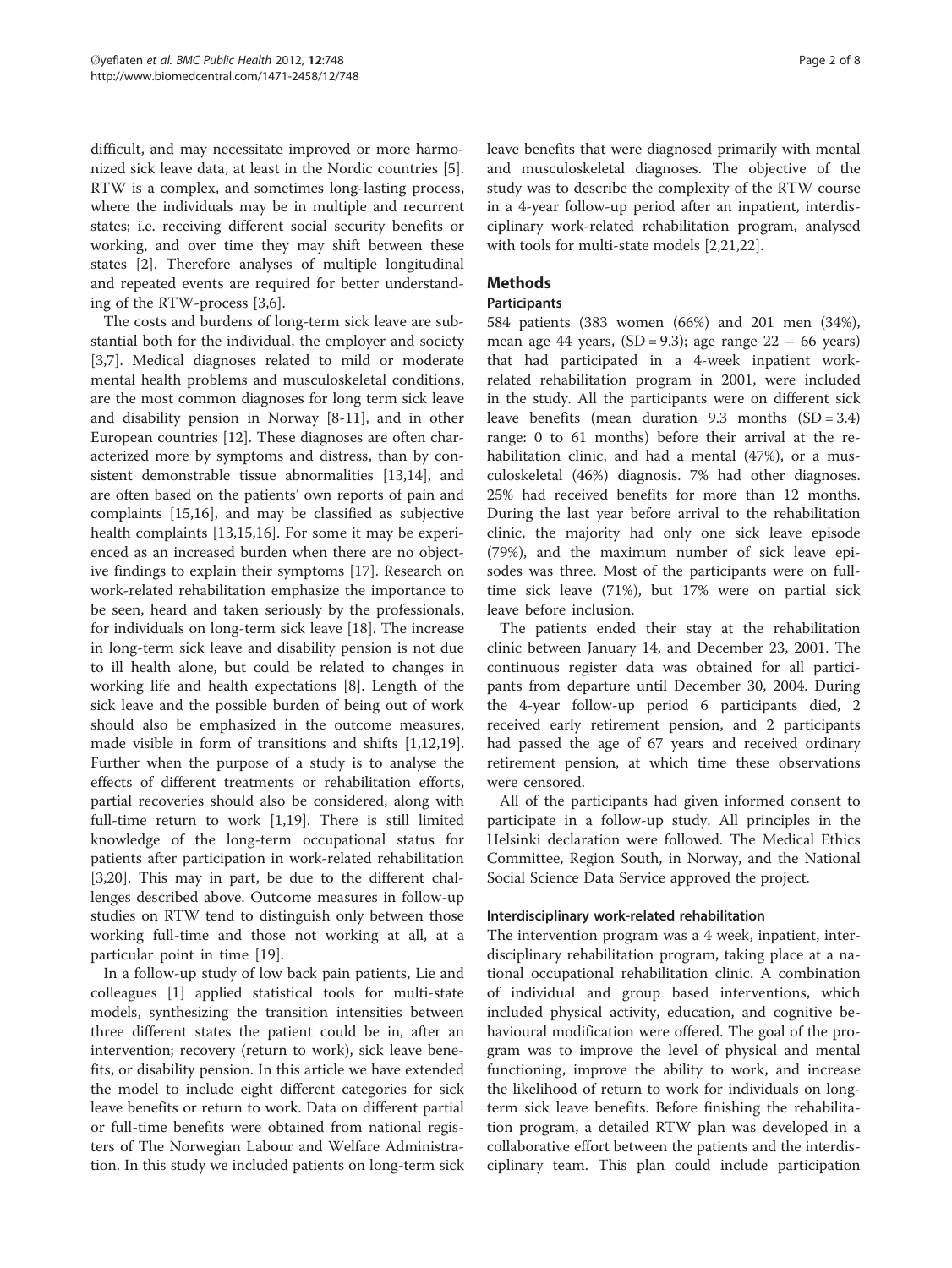from several stakeholders outside the rehabilitation setting, e.g. different health care providers, the work place, and the local Labour and Welfare Administration office, including the labour marked agency.

#### **Measurements**

Socio-demographic data was obtained from the patient journals, and included gender, age, medical diagnoses and baseline-data regarding sick leave length and different applied benefits in a certain period, before the patients were enrolled into the rehabilitation program. In this study we only had access to the main diagnoses; however it is recognized that the majority of patients had several diagnoses. The socio-demographic data was combined with register data from The Norwegian Labour and Welfare Administration. The disbursements to individuals on different benefits are based on these registers, therefore the obtained data is considered to be complete. The register included data on each individual, with all benefits, which included a start, and end date on each benefit. Since the register contains sparse data on whether a person is actually working or not, work was defined as the time gaps with no benefits. Unfortunately we have no information if these time gaps could be unemployment benefits.

In Norway the employer pays the compensation for the first 16 days of a sick leave period, thereafter The Labour and Welfare Administration pays it. Sick leave days compensated by employers were not included in these analyses. During the first year on sick leave, the compensation constitutes 100% of the work salary. If the employee has not RTW after one year, the individual on sick leave will receive a rehabilitation allowance, either medical or vocational rehabilitation, which constitutes approximately 66% of the salary. To be eligible for medical rehabilitation allowance, there must be a certain probability to recover after medical treatment. Vocational rehabilitation allowance is granted for individuals that may benefit from vocational guidance to RTW, e.g. work training or professional re-education. An employee cannot be discharged due to sick leave; these legislations are especially strict during the first 12 months. In the Norwegian welfare system it is possible to be working part-time and at the same time receive social security benefit. Partial sick leave and partial disability pensions are the most common combinations with part-time work. Disability pension with a time limit from one to four years was introduced in Norway in January 2004, and was phased out in 2010.

# Main outcome

The main outcome in the study was being in any of the following eight states or benefits; 1) working, 2) partial sick leave or partial medical rehabilitation allowance, 3) full-time sick leave, 4) medical rehabilitation allowance, 5) vocational rehabilitation allowance, 6) partial disability pension (both time-limited and permanent), 7) timelimited disability pension, and 8) full-time permanent disability pension (see Table 1). The part-time sick leave included partial sick leave benefits from 20 to 90 percent, whereas for part-time rehabilitation allowance and disability pension it is a 50% lower limit.

# Statistical methods

The official register data included separate data files on sick leave, medical rehabilitation allowance, vocational rehabilitation allowance, time-limited disability pension and permanent disability pension. The files were merged together to form one complete event history (counting process) file, however overlap could occur between start and end date for some registered benefits in this merged file. We considered the benefits and working as ranked in accordance with Table 1. Thus individuals registered simultaneously on several overlapping benefits were considered to be in the highest ranked state according to Table 1; e.g. an individual registered with DP, and that at the same time was registered with a sick leave benefit, was considered to be on DP. Ideally overlap in the registers should not occur for full-time benefits; however combinations of partial benefits may occur in the registers when appropriate. Due to the ranking, we have not included data from the state with the lowest rank in the analysis; e.g. an individual registered on PDP, which at the same time was also registered on 100% medical rehabilitation allowance, was considered to be on PDP. This means also that for all partial benefits, we have not included information from the other registered benefit, thus individuals could be at work or on other partial benefits with a lower ranking according to Table 1.

Extended statistical tools for multi-state models were used to calculate conditional transition probabilities between the different states. The calculation of the conditional transition probabilities was based on non-

Table 1 Abbreviations and definitions of the different benefits and working used in tables and figures through the manuscrint

| 8) DP  | Full-time permanent disability pension                             |
|--------|--------------------------------------------------------------------|
| 7)TLDP | Time-limited disability pension                                    |
| 6)PDP  | Partial disability pension (both time-limited<br>and permanent)    |
| 5)VR   | Vocational rehabilitation allowance                                |
| 4)MR   | Medical rehabilitation allowance                                   |
| 3)SL   | Full-time sick leave                                               |
| 2)PSL  | Partial sick leave and partial medical<br>rehabilitation allowance |
| 1)W    | Working (no registered benefits)                                   |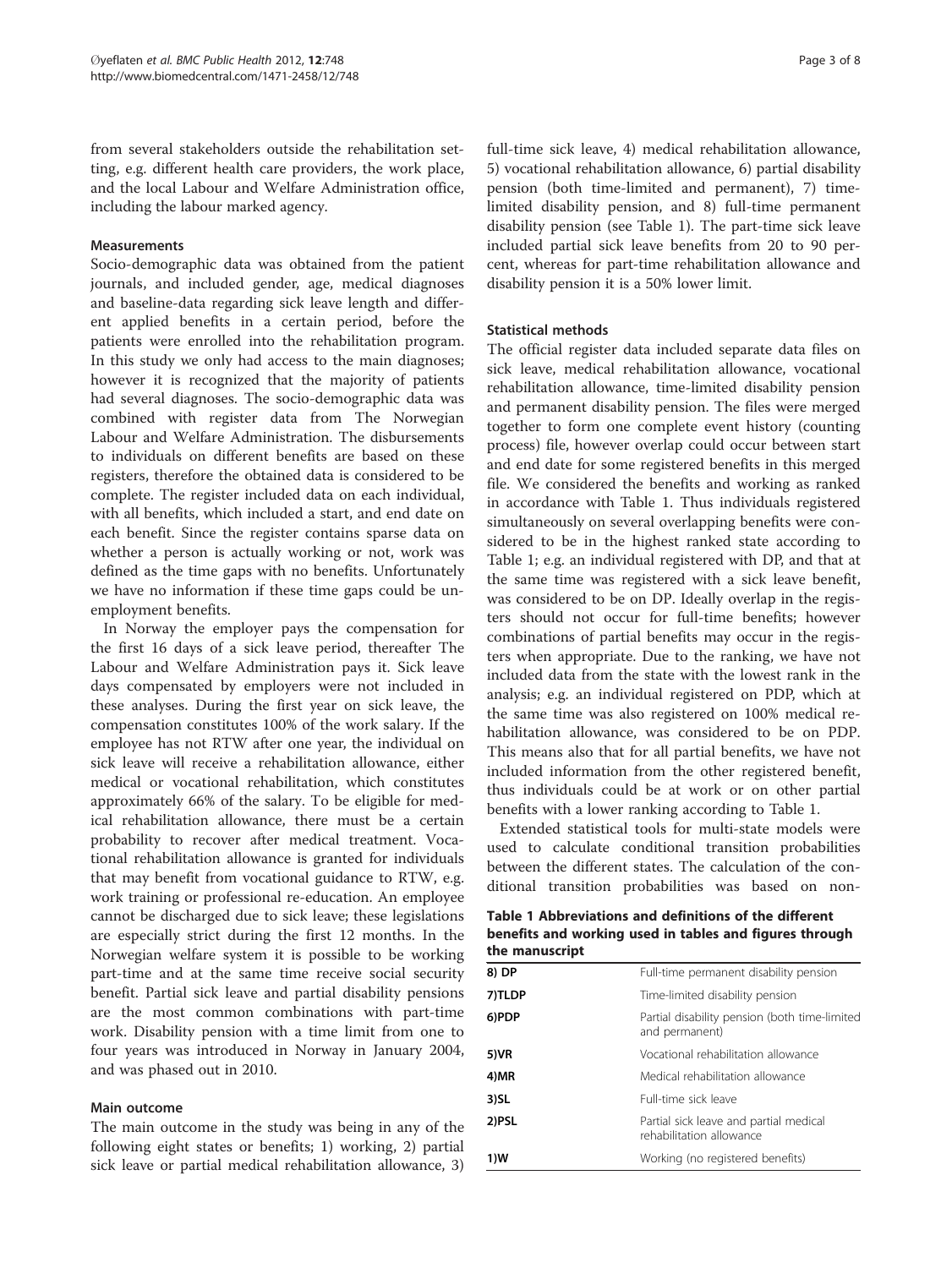homogenous Markov chains, calculated from nonparametric transition intensities, according to Aalen and Johansen [\[23\]](#page-7-0). The conditional transition probabilities give the probability to be in either of the eight states at follow-up, conditioned on which state the individual was in at baseline. The unconditional state probabilities gives the probabilities to be in either of the eight states at follow-up, regardless of which state the individual was in at baseline, also taking into account that all possible pathways and transitions between the different states are possible during the follow-up. The data was analyzed using custom made routines in the statistical package "R" [[23,24\]](#page-7-0).

### Results

Only 10% of the participants returned directly to fulltime work after they had completed the rehabilitation program, i.e. no registered benefit in the official registers. The proportion of participants that returned to work, increased rapidly to 40% during the following year (see Table 2). The increase continued up to 51% at 4 year follow-up. A total of 71% of the participants were on sick leave immediately after departure from the rehabilitation clinic; 20% of these were on partial sick leave. There was a substantial decrease in participants on full-time sick leave, from 52% at departure to 4% at one year follow-up. After two years follow-up, the annual proportion on sick leave had increased to 8%. At 4 years follow-up 3% of the participants were on full-time sick leave. For annual proportions on the other benefits, see Table 2.

During the 4-year follow-up the probability for working increased and the probability for being on sick leave decreased (see Figure [1](#page-4-0) and Table 2). There was also an increased probability to be on disability pension, both partial, time-limited, and permanent.

When summing up cumulative days within each of the different benefits and working during the 4-year followup, the participants worked an average of 2.2 years (95% CI, 2.08-2.32). The average time on partial sick leave was 4.8 months (95% CI, 4.20-5.40), and 3.6 months (95% CI,

pension (95% CI, 4.80-6.72). The probability of working at different points in time during the follow-up was not related to the benefit the participant was receiving when they departed from the rehabilitation clinic (see Table [3\)](#page-4-0). For those working (i.e. no registered benefit) at departure, the probability for working after 1 year was 52%, and it was 54% at 4-year follow-up. Those that were on partial sick leave at departure were more likely to work during follow-up, compared to those that were on full-time sick leave, but this was only during the first years, and the confidence intervals were wide. Those receiving partial disability pensions at departure were more likely to work, compared to those on full-time disability pension. However the numbers of patients on these benefits at departure was very low, thus these results should be interpreted with caution. For those receiving medical rehabilitation allowance or vocational rehabilitation allowance at departure, it was an increased probability for working over time.

There was an average of 3.7 transitions between different benefits and working, during the 4-year follow-up. The median number of transitions was 3.0. The minimum number of transitions for a single patient was zero and the maximum number was 18 transitions. 10 individuals had no registered transitions after leaving the rehabilitation clinic, thus they kept the same benefit as they had during their stay at the rehabilitation clinic. 4 of these were registered with vocational rehabilitation allowance and two were receiving disability pension. The last four were not registered on any benefit; thus they were defined as if they were working from the day they left the rehabilitation clinic.

For full-time sick leave 61% of the transitions were to work and 31% of the transitions were to medical or vocational rehabilitation allowances (see numbers in

Table 2 Annual proportions (%) and numbers (n) of individuals working and on different benefits after departure from the rehabilitation clinic

|           | Working#   | Partial*<br>sick leave | 100% Sick<br>leave | Medical<br>rehab. | Vocational<br>rehab. | Partial**<br>disability | Time-limited***<br>disability | 100% Permanent<br>disability | <b>Total</b> |
|-----------|------------|------------------------|--------------------|-------------------|----------------------|-------------------------|-------------------------------|------------------------------|--------------|
|           | % (n)      | % (n)                  | % (n)              | % (n)             | % (n)                | % (n)                   | % (n)                         | % (n)                        | n            |
| Departure | 10.1 (59)  | 19.5 (114)             | 51.5(301)          | 1.0(64)           | 5.3(31)              | 2.1(12)                 | 0(0)                          | 0.5(3)                       | 584          |
| l year    | 39.7 (232) | 10.6(64)               | 3.5(22)            | 19.2 (115)        | (107)<br>21.1        | 3.7(21)                 | 0(0)                          | 3.2(18)                      | 579          |
| 2 years   | 40.6 (241) | 7.8 (45)               | 7.6(46)            | 1.5(68)           | 19.5 (101)           | 6.4(37)                 | 0(0)                          | 6.6(38)                      | 576          |
| 3 years   | 45.1 (263) | 5.7(34)                | 4.1(23)            | 5.7(34)           | 18.1 (96)            | 9.7(56)                 | 1.9(10)                       | 9.7(56)                      | 572          |
| 4 years   | 50.7 (291) | 2.7(17)                | 2.8(17)            | 1.9 (12)          | 14.8 (80)            | 10.8 (62)               | 3.8(22)                       | 12.5 (72)                    | 573          |

# No registered benefits, \* Partial sick leave and partial medical rehabilitation allowance, \*\* Partial time limited disability pension and partial permanent disability pension, \*\*\* Time-limited disability pension was introduced in Norway in January 2004.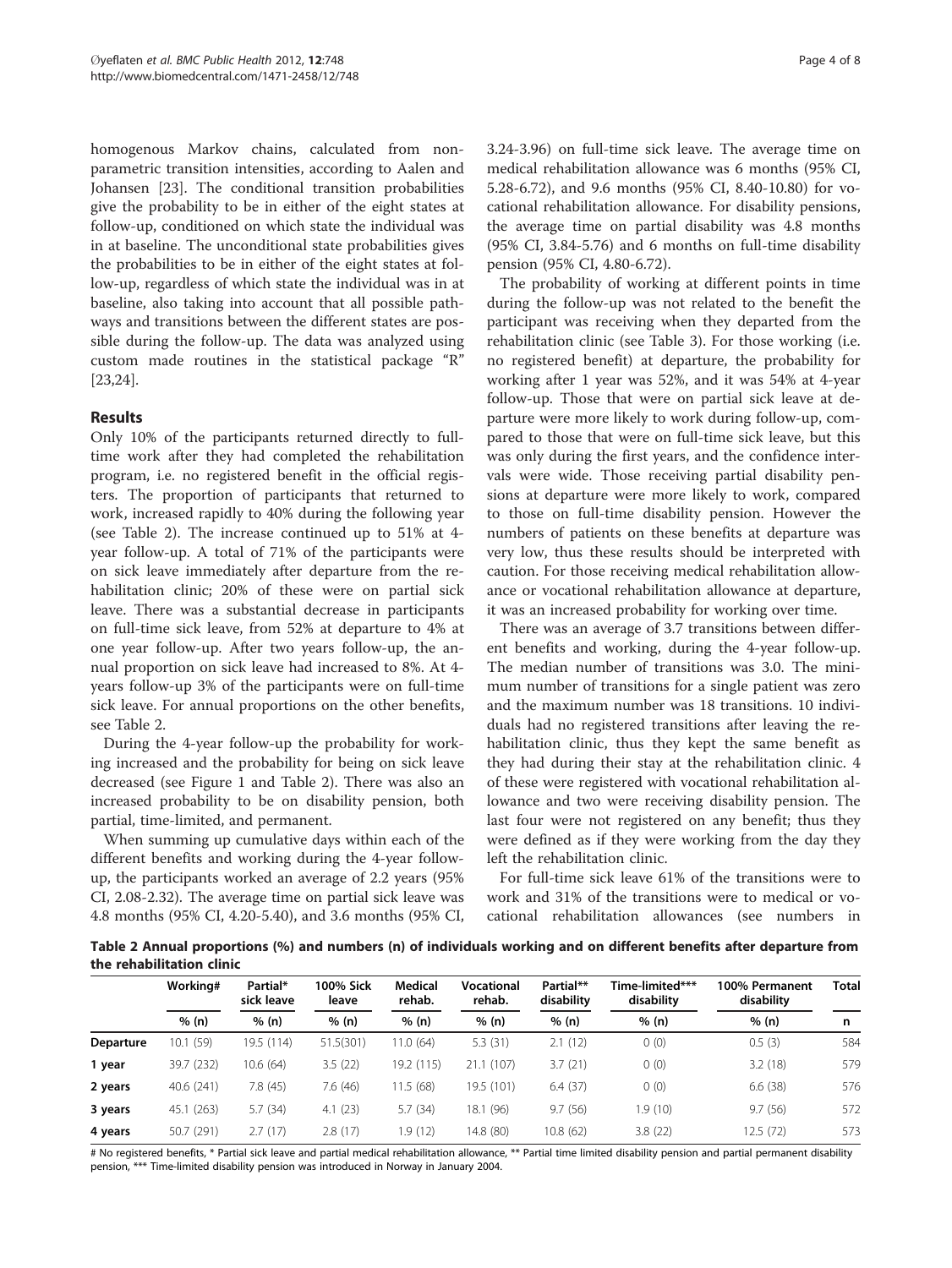<span id="page-4-0"></span>

Table [4](#page-5-0)). From partial sick leave a total of 86% of the transitions were to work. The main pathway to permanent disability pension was through rehabilitation allowances; a total of 54% transitions, while for partial disability pension the main pathway was from work; 45% of the transitions, and from partial sick leave; 35% of the transitions.

During the follow-up period there was a total of 2165 registered transitions (see Table [4](#page-5-0)). The most frequent transitions were to and from work (950 and 668 transitions respectively). The second most frequent transition was from and to full-time sick leave. The single most frequent transition to work during follow-up was from

being on full-time sick leave. The most frequent transition to medical rehabilitation allowance was also from full-time sick leave (141 transitions) while the most frequent transition to vocational rehabilitation was from medical rehabilitation (98 transitions). A total of 325 transitions were into partial benefits, of these 240 were partial sick leave/medical rehabilitation allowance, and 85 were partial disability pension, both time-limited and permanent. During the follow-up, a total of 81 transitions were to permanent disability pension. It was a total of 63 transitions from work to disability pension, either partial, time limited or permanent. Additionally for disability pension, time gaps in the registers were recorded;

Table 3 The calculated multi-state probabilities for working in the 4-year follow-up, given the participants registered benefit or working at departure from the rehabilitation clinic

| Benefit at departure           | at 1 year        | at 2 years       | at 3 years       | at 4 years<br>% (CI) |  |
|--------------------------------|------------------|------------------|------------------|----------------------|--|
|                                | % (CI)           | % (CI)           | % (CI)           |                      |  |
| Working#                       | 52.4 (46.0-59.1) | 46.7 (40.4-53.1) | 49.1 (43.0-55.1) | 53.8 (48.2-60.1)     |  |
| Partial sick-leave*            | 49.1 (37.1-61.4) | 50.2 (35.5-65.0) | 52.4 (35.6-69.2) | 56.2 (33.1-80.9)     |  |
| Full-time sick-leave           | 38.4 (18.0-59.1) | 40.3 (26.1-54.5) | 44.7 (24.4-65.0) | 50.6 (27.1-74.5)     |  |
| Medical rehabilitation         | 28.4 (20.2-37.1) | 33.5 (22.3-45.1) | 39.0 (22.6-55.4) | 45.8 (18.1-74.2)     |  |
| Vocational rehabilitation      | 15.6 (8.7-22.5)  | 25.1 (16.6-33.5) | 36.0 (26.4-46.0) | 45.9 (35.1-57.0)     |  |
| Partial disability**           | $6.7$ (0-17.3)   | $15.3(3.7-27.1)$ | 20.8 (10.1-31.4) | 27.7 (16.6-39.1)     |  |
| Time-limited disability***     |                  |                  |                  | $0.1(0.0-1.5)$       |  |
| Full-time permanent disability | $0.1$ (0.0-1.3)  | $6.3$ (0.0-14.2) | $6.3$ (0.0-13.1) | $8.3(1.9-15.0)$      |  |

Percent and 95% Confidence Interval (CI) reported.

# No registered benefits, \* Partial sick-leave and partial medical rehabilitation allowance, \*\* Partial time limited disability pension and partial permanent disability pension, \*\*\* Time-limited disability pension was introduced in Norway in January 2004.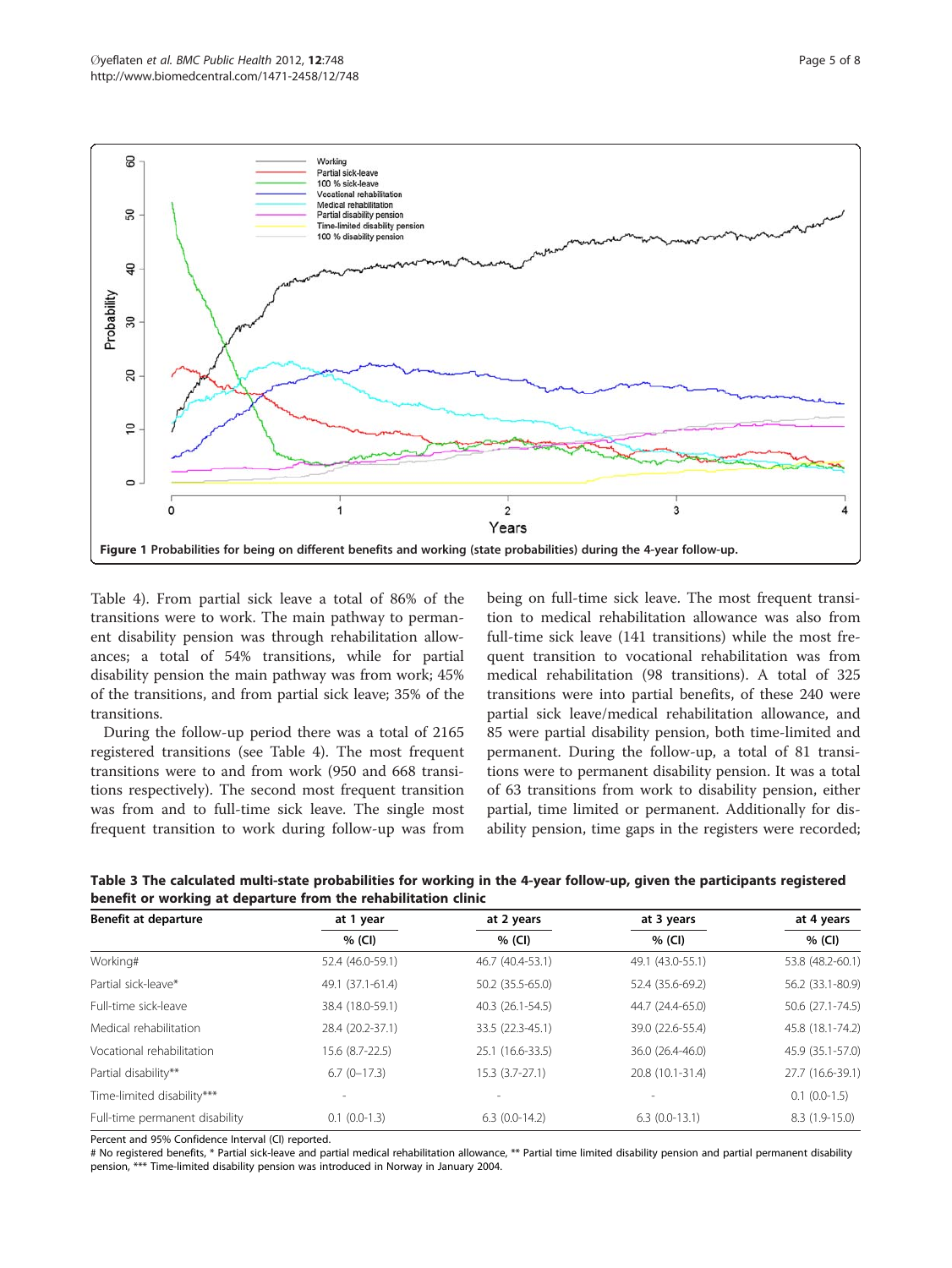|      |             | To W           | To PSL         | To SL          | To MR          | To VR          | To PDP         | To TLDP | To DP       | Sum from                       |
|------|-------------|----------------|----------------|----------------|----------------|----------------|----------------|---------|-------------|--------------------------------|
| From | W           | $\mathbf 0$    | 188            | 309            | 42             | 66             | 38             | 3       | 22          | 668                            |
| From | <b>PSL</b>  | 308            | $\mathbf 0$    | 2              | 2              | 13             | 30             |         | 3           | 359                            |
| From | <b>SL</b>   | 391            | 43             | $\mathbf{0}$   | 141            | 60             | 3              | $\circ$ | 4           | 642                            |
| From | <b>MR</b>   | 127            | $\mathbf{0}$   |                | $\overline{0}$ | 98             |                | 17      | 34          | 282                            |
| From | VR          | 117            | $\overline{4}$ | 2              | 31             | $\mathbf{0}$   | 5              | 5       | 10          | 174                            |
| From | <b>PDP</b>  | 3              | 5              | 11             |                | $\overline{4}$ | $\mathbf{0}$   | 0       | 6           | 30                             |
| From | <b>TLDP</b> | $\mathbf 0$    | $\mathbf{0}$   | $\overline{0}$ | $\overline{0}$ | $\mathbf{0}$   | $\mathbf{0}$   | $\circ$ | 2           | 2                              |
| From | DP          | $\overline{4}$ | 0              | $\mathbf{0}$   | $\mathbf{0}$   |                | $\overline{2}$ |         | $\mathbf 0$ | 8                              |
|      | Sum to      | 950            | 240            | 325            | 217            | 240            | 85             | 27      | 81          | <b>Total transitions: 2165</b> |

<span id="page-5-0"></span>Table 4 Number of individuals shifting between different benefits and work\* during the 4-year follow-up period,  $n = 584$ 

\*W = working (no registered benefits), PSL = partial sick leave and partial medical rehabilitation allowance, SL = full-time sick leave, MR = medical rehabilitation allowance, VR = vocational rehabilitation allowance, PDP = partial time-limited disability pension and partial permanent disability pension, TLDP = time limited disability pension (introduced in Norway in January 2004), DP = full-time permanent disability pension.

3 transitions from partial and 4 transitions from permanent disability pension, indicating return to work (see Table 4).

### **Discussion**

Using statistical tools for multistate models in the analysis of official register data on different sick leave benefits made it possible to describe the composite process of RTW in detail. During a 4-year follow-up after a group of patients had finished a rehabilitation program, the average number of transitions between different benefits and work was 3.7 times. The maximum number of transitions for one individual was 18. This shows that the RTW process for people on long-term sick leave benefits, with non-specific musculoskeletal and mental health problems, may be long and complex. In addition to the high number of transitions between different benefits, the proportion of individuals that returned to fulltime work, i.e. no registered benefit, increased from about 10% at departure from the rehabilitation clinic to above 50% throughout the follow-up period. It seem to be a trend that those being on partial sick leave at departure from the rehabilitation clinic had higher probability for working full-time during the first years of follow-up, than those being on full-time sick leave.

Our findings are in line with other studies showing that RTW can be a long and resource consuming process [[19,25](#page-7-0)]. It also emphasises the need for analyses of multiple, longitudinal and repeated events for a better understanding of the RTW process [[3,5](#page-7-0),[26](#page-7-0)]. RTW is not an absorbing state and cannot be measured at a single point of time [[25,26\]](#page-7-0). Multi-state models, as used in our study, can be a useful method to analyze longitudinal RTW data. However there is no clear agreement about how long of a follow-up period is needed to get the best measurement of the effect on work and benefits, after sick leave and workrelated interventions [\[27,28\]](#page-7-0). Our data indicate that

several years are needed to get an adequate picture of the RTW outcome. Differences in design, populations and follow-up period in RTW studies make it difficult to compare results between studies [[1,27,28\]](#page-7-0).

Our data also demonstrates the importance of including information on partial sick leave benefits and part-time work, when evaluating RTW after rehabilitation programmes [[29](#page-7-0)]. This is in accordance with recommendations in research on sick leave [\[1,5,19\]](#page-7-0). For individuals on long-term sick leave, with limited ability to function, working part-time may be a sufficient goal after rehabilitation, especially when the alternative would be full-time disability pension. Since work ability is not a fixed either/ or category, but changes over time, and with varying circumstances, working part-time may also play a role in transitions to full-time employment [\[30\]](#page-7-0). It may therefore be important to have a flexible working life, giving opportunities for part-time work for workers with temporary low work ability [\[30\]](#page-7-0).

We found an increased probability for working after receiving either medical or vocational rehabilitation allowances, at the time of departure from a rehabilitation clinic. This finding is in accordance with the idea behind the legal regulations for sick leave benefits in Norway. Medical rehabilitation allowances should only be granted to individuals with treatable medical conditions, whereas vocational rehabilitation allowance is restricted to individuals with an expected likelihood for RTW after e.g. work training or professional re-education. After the first year on sick leave benefits, medical and vocational rehabilitation allowances constitute a secure source of income for longterm sick workers in Norway. These allowances are equivalent to the sickness benefits system in Sweden before 2010, where sick leave benefits could be expanded beyond the first year in certain medical cases [\[5](#page-7-0)].

However receiving such benefits has been claimed to be a step toward disability pension, indicating that RTW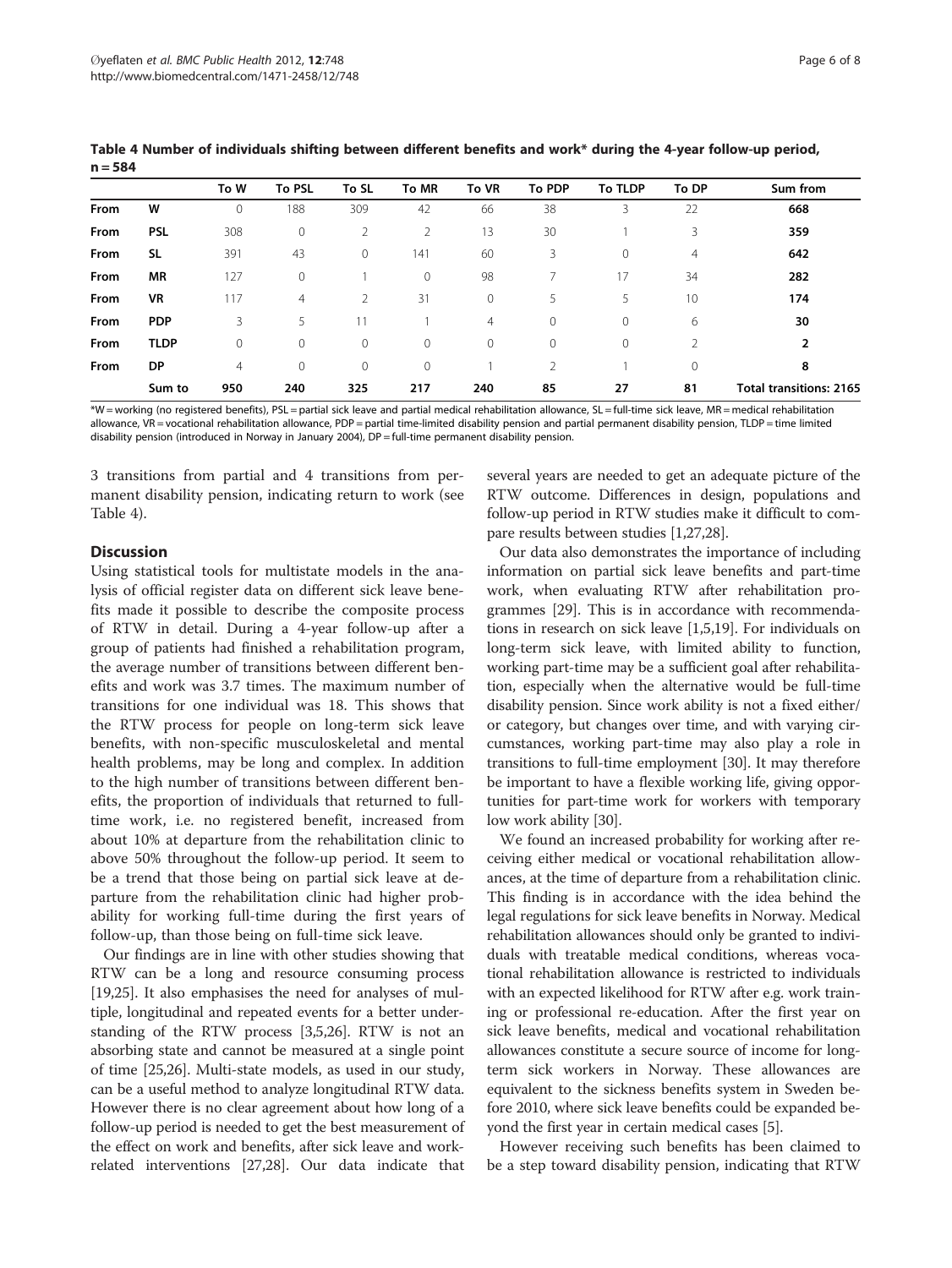is difficult to achieve after more than one year out of work. In Sweden the sick leave track record was found to be the most important predictor of the probability of being granted a disability pension [\[31,32\]](#page-7-0). The probability of being granted disability pension following sick leave often begins with short term sick leave periods followed by episodes increasing in length, and with shorter and shorter intervals between them [\[31\]](#page-7-0). Few studies have explored outcomes after such allowances in Norway, but Landstad and co-authors [[33\]](#page-7-0) found that only 27% returned to work after receiving medical rehabilitation allowance. RTW was, among other factors, associated with prior work life affiliation, contact and satisfaction with the work place during rehabilitation, and experiencing a high degree of influence over their own rehabilitation process [[33\]](#page-7-0). Even though this was not an intervention study, the findings may have relevance in the interpretation of the optimistic RTW outcomes in our study. The rehabilitation program emphasized client participation and contact with the workplace, and the final part of the intervention was to agree on a RTW plan. Workplace engagement, in terms of coordination and cooperation between client, employer and different stakeholders involved in the RTW process is stated to be crucial for success in reintegrating individuals on sick leave in working life [[3,20,34-36](#page-7-0)]. Offering adequate rehabilitation efforts may alter a negative trend out of working life when it is given to the right type of patients.

Furthermore we found an increase in medical and vocational rehabilitation allowance and a simultaneously decrease in sick leave benefit during the first months after the rehabilitation program. This may be interpreted as an effect of the social security legislation on time limits for sick leave benefit to maximum one year continuously. As the participants on average already had been out of work for 9 months before the rehabilitation stay, some were about to cross the time limit at departure from the clinic. These legislations, and the decrease in social security disbursement to 66% of the salary after one year, may also be an important incentive to RTW.

The current study adds to previous literature by a detailed analysis exploring the RTW process and pathways back to and out of work after work-related rehabilitation. To our knowledge, a multistate model on sick leave data has not earlier included this amount of possible outcomes. Lie et al. (2008) restricted their analysis to three different states, in their follow-up of low back pain patients in Norway [\[1](#page-7-0)]. Analysis on register data in the Nordic countries has been restricted to sick leave benefits and disability pension [[1\]](#page-7-0) and to unemployment benefits [[32](#page-7-0)].

The use of social security benefits and RTW is a frequent issue in public health research, irrespective of

nationality [[31,37](#page-7-0)]. Comparison between studies may be difficult due to the large variation between countries in the regulation of sick leave compensations and the granting of disability pension [\[31\]](#page-7-0). Within the Nordic countries the social security system, representing The Nordic welfare model, is more similar, and makes comparison between the Nordic countries more suitable [[5,27,37,38\]](#page-7-0). These countries are facing the same challenges towards undesirable high rates of sick leave and disability pension [\[5](#page-7-0)]. The countries are also somewhat similar in the access to official registers, making it possible to follow individuals on sick leave through the social security system [\[31](#page-7-0)]. Our findings may therefore be generalized to the Nordic countries.

Despite the strength of using register data in the long term follow-up of after rehabilitation, there are some limitations in this study. Register data from The National Labour and Welfare in Norway contains spare information on whether a person is actually working or not. Hence we assumed that individuals were working in the time gaps between dates of benefits in the register. This is believed to be a correct interpretation of such registers since people that support themselves without a job usually have no legal rights to receive sick leave benefits [\[27](#page-7-0)]. Based on our analysis, we believe that the definition of work, being the time gaps in the register files, is valid. It was unusually many transitions from work directly to disability pension. This may be explained by the delays in the case procedures within The National Labour and Welfare system. Disability pension claimants may be without registered benefits in a short period while waiting for a decision. Data on unemployment benefits would have strengthened the study further. However the number of people on unemployment benefits in Norway is low.

#### Conclusions

The process to RTW or to receive disability pension was complex, and may take several years, with multiple transitions between work and different benefits. The multistate RTW model, analysing official register data in the follow-up of individuals on long-term sick leave, offers useful information about the long-lasting and complex recovery and disability process after a rehabilitation program. Further research is needed to explore individual characteristics and environmental factors associated with different transitions and pathways out of or back to work.

#### Competing interests

The authors declare that they have no conflicts of interests.

#### Authors' contributions

All authors participated in the design of the study, helped draft the manuscript and to interpret the results. IØ was involved in the planning of the study, in the data collection, in the statistical analysis, and drafted the